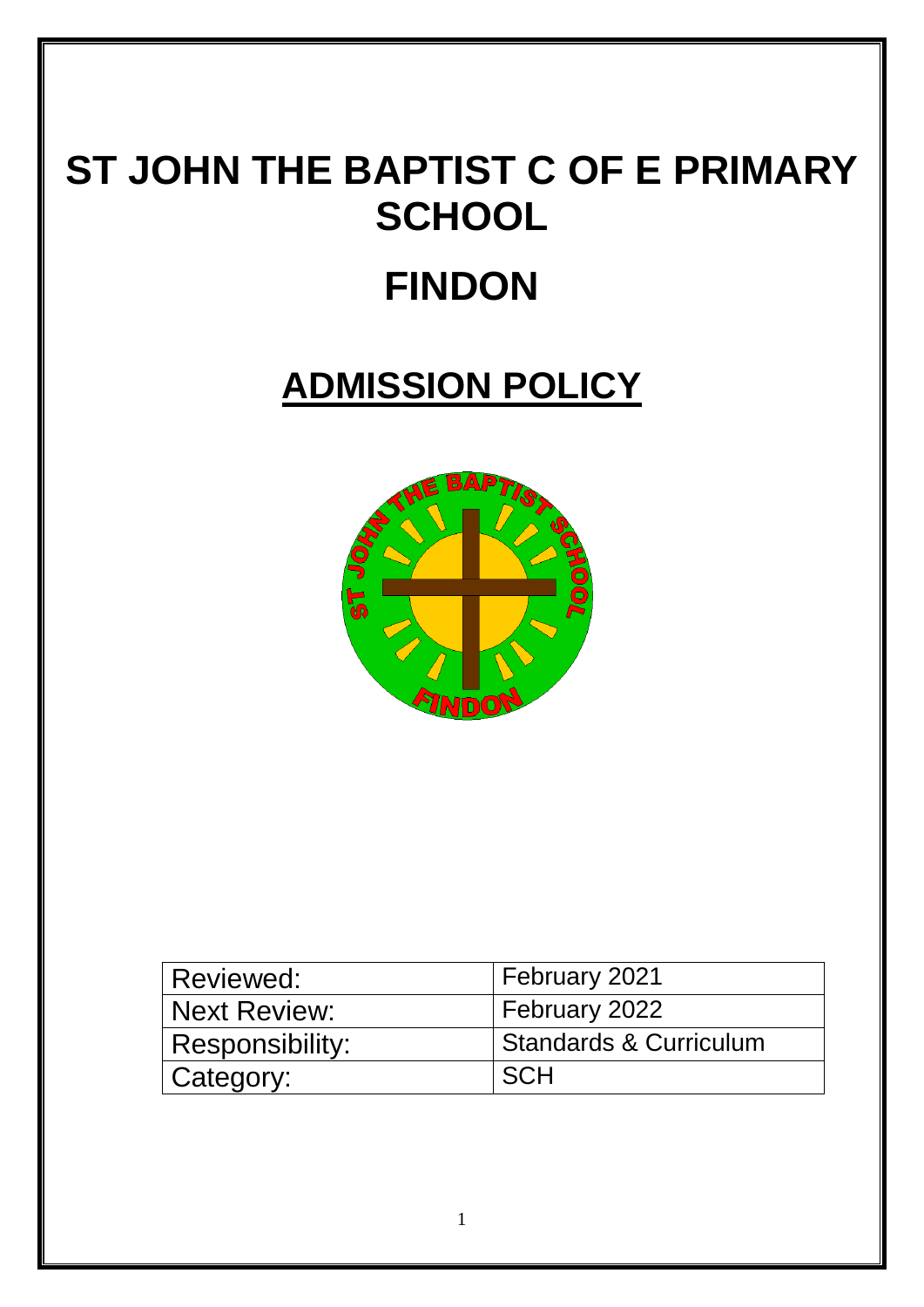#### **CONTACT DETAILS**

St John the Baptist C of E Primary, School Hill, Findon, West Sussex BN14 0TR Email: office@stjbps.co.uk Telephone: 01903 873072

#### **St. John the Baptist C of E Primary School, Findon Admissions Policy**

These are the determined arrangements for admission for 2022-2023 for St John Baptist Primary School.

Findon St John Baptist Primary School is a Voluntary Aided Primary School for children aged 4- 11 years. As an aided school the admission authority is the governing board who work with the Local Authority for admissions to the school.

The Governors wish the school to be seen as the village school. The published admission number (PAN) is 20. If oversubscribed, children will be admitted to the school according to the following oversubscription criteria which are set out in the following paragraphs in order of priority:

- 1. A 'looked after child' or a child who was previously looked after but immediately after being looked after became subject to an adoption, child arrangements, or special guardianship order. A looked after child is a child who, at the time of application, is (a) in the care of a local authority, or (b) being provided with accommodation by a local authority in the exercise of their social services functions (section 22 (1) of the Children Act 1989 applies).
- 2. Children who live with their families in the civil Parish of Findon and who have a sibling on the School Roll at time of admission.
- 3. Children with social, emotional, or medical needs that can only be met by attendance at the school.
- 4. Children who live with their families in the civil Parish of Findon.
- 5. Children whose families regularly worship at St John the Baptist Church Findon and live outside the civil parish of Findon.
- 6. Children whose parents worship regularly at a Church affiliated to Churches Together in Britain and Ireland or the Evangelical Alliance and live outside the civil parish of Findon.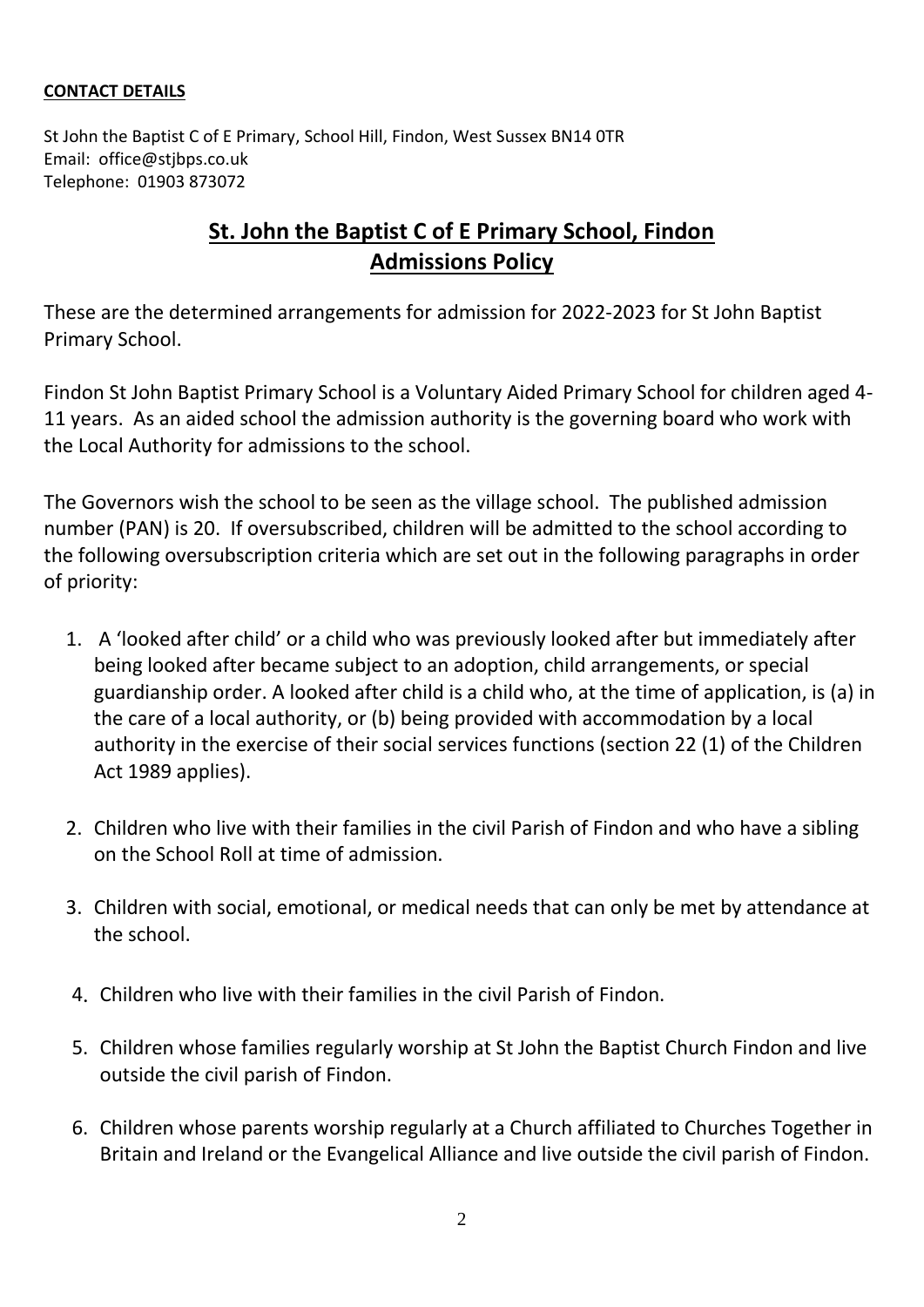- 7. Children who live outside the civil Parish of Findon and who have a sibling on the School Roll at time of admission.
- 8. Children who have been baptised into the Church of England.
- 9. Any other children.

#### **Notes**

To avoid confusion these notes on the Admission Policy will be important:

- 1. "Regularly worship" is defined as one or both parents attending church services once a month for a period of 2 years prior to admission.
- 2. In criteria 3, 5, 6 & 8, a supplementary information form, available from the school will be required.
- 3. A sibling is defined as "a full or half brother or sister permanently living in the same household, and adoptive or foster brother or sister."
- 4. Should the number of children in any of the above categories exceed the designated year group number, preference will be given to those who live closest to the school measured by a straight line from the school gate to the child's home using ordnance survey address point data.
- 5. For the purposes of this policy the "family" is the group in which a child regularly resides with their parent(s) or guardian.
- 6. Criteria 2 and 6 apply only to children whose elder brother or sister will be on roll when they join the school.
- 7. Criterion 3 applies to particular, specific needs which must be supported by evidence and professional judgement, to support how the child's needs can only be met at St John's.
- 8. Proof of residence may also be requested in the form of a solicitor's letter confirming purchase. Rental agreements are only considered adequate if they are for a minimum period of one year.
- 9. A map showing the boundaries of the civil parish of Findon is available from the school.

#### Tie Breaker

If two applications for a place are equal in distance, the place will be allocated by random allocation, overseen by a person independent of the governing board and the school.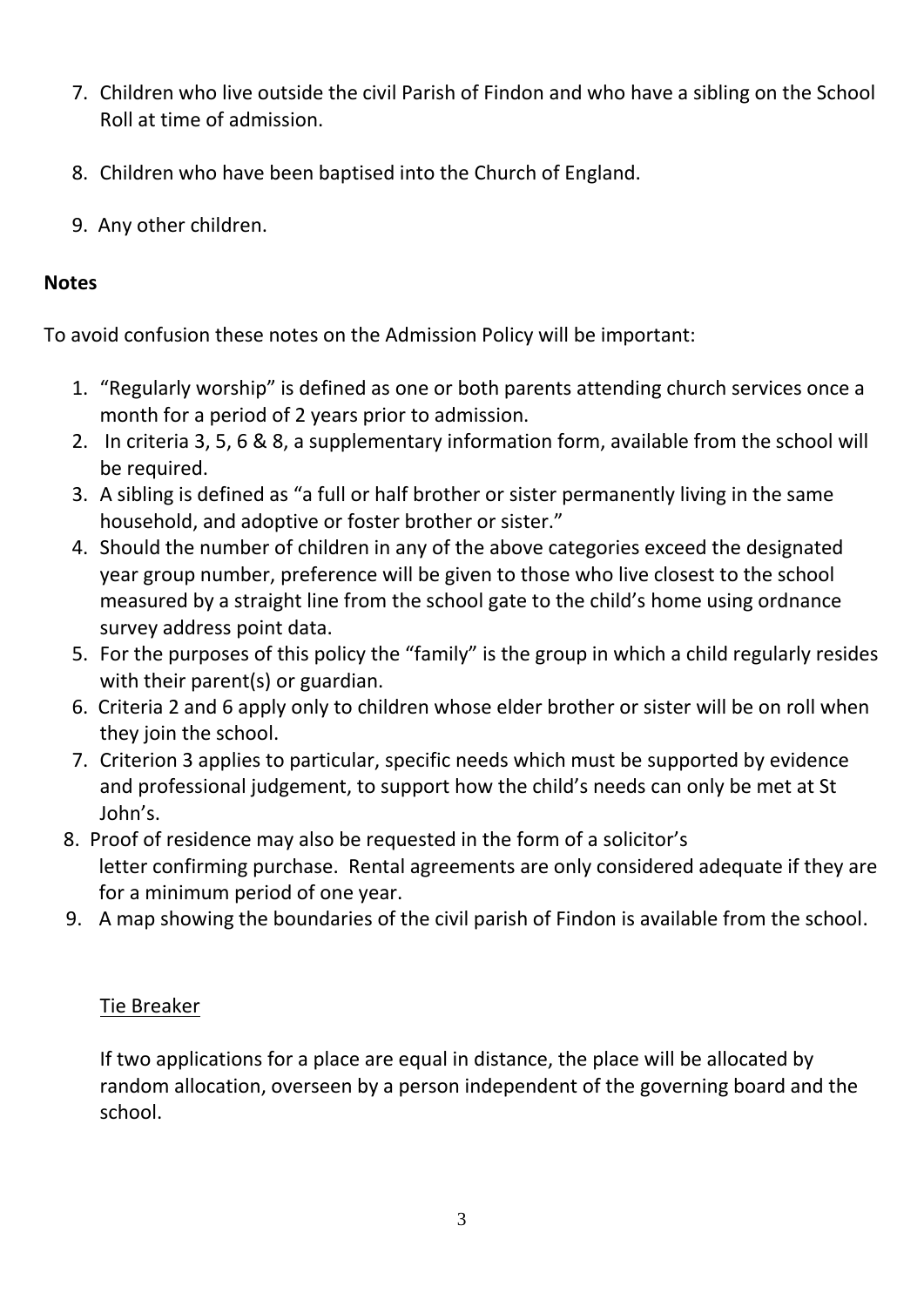#### Waiting List

This is organised using the same criteria as for over-subscription, and a child will remain on the list for a maximum of one year.

#### Late Applications

Late applications will be considered and the above criteria applied, but after other on time applications have been allocated.

#### Supplementary Form (see page no. 6)

Applicants applying under criteria 3, 5, 6 & 8 must submit a supplementary information form. Those who have regularly attended at a church prior to them moving may submit a supplementary clergy form with their application from the church they have been attending. This form is available from the school office and must be returned to the school not the Local Authority by the closing date for main round admissions to be considered under these criteria.

#### In year admissions

For places at the school other than entry to reception in the main admissions round, please contact the school.

#### Appeals Process

Parents have the legal right to appeal against the Governors' decision to refuse a place at St. John's C of E (Aided) Primary School providing a formal application for a school place has been submitted and a decision letter sent out on behalf of the Governing Board explaining the reasons for refusal. Full details explaining the appeal process will be enclosed with this decision letter.

An appeals timetable will be published on the school website by 28th February every year. This sets out the timeframe for the various stages in the appeal process and includes statutory dates by which appeals must be heard. The Governors do not organise appeal hearings during school holiday periods and any appeal received when the school is closed will not be administered until school resumes.

An appeal form will be enclosed with the refusal letter or a copy can be downloaded from the Local Authority website.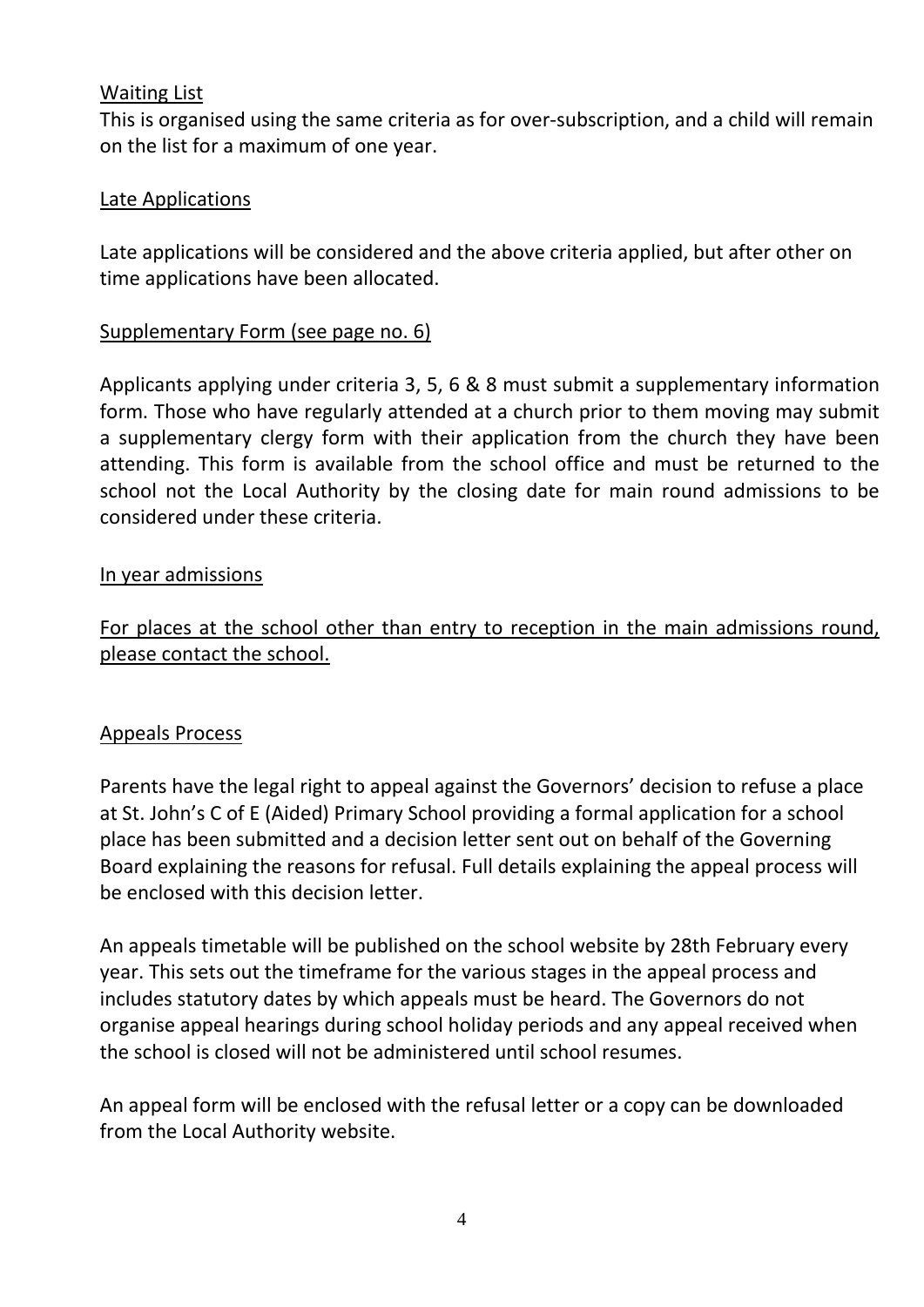#### Full or part time attendance

A parent may apply for his/her child to start school for the first time in the September following the fourth birthday and, where a place is offered, may choose for the child to start full time from day one, or to attend on a part time basis until statutory school age, which will occur during the term following the child's fifth birthday.

#### Deferred entry

While a child is below statutory school age, the parent may choose to defer his/her child's entry to school until later in the school year. However, parents cannot defer beyond the point at which the child reaches statutory school age, or beyond the start of the last term in the school year. The school operates on the basis of a three-term year.

#### Delayed Entry

Parents of summer born children (April-August) may also delay entry for the whole of that academic year and apply for a place in Reception class in the September following the child's fifth birthday. We recommend that parents who are considering delaying admission to Reception to the following academic year discuss their plans with us and any other relevant professionals. Parents wishing to apply for delayed entry must apply in writing to the Governing Board, as the Admission Authority for the school, giving their reasons for this application. If delayed entry is granted then parents must follow the application round for the year group in which their child is to be admitted, even if a place was applied for and granted in the 'normal' round of application, as this is not carried forward to the next academic year.

#### Education Health and Care Plan

A place will be provided for a child who has an Education Health and Care Plan (EHCP) (or a former Statement of Special Educational Needs) agreed at the time of application, which names St John the Baptist C of E Primary School, Findon as the education provider. This place will be allocated within the Published Admission Number (PAN) before the consideration of any other applications, or above the PAN if all places have already been offered at that time. If a child is the subject of an Education Health and Care Plan (EHCP), which names a particular school, his/her parents should consult the local authority that issued the EHCP before applying for the child to change school.

#### Withdrawing an allocated place

The Governors will expect parents to confirm by post or email within 20 school days, their acceptance of any place offered at the school. The Governors reserve the right to withdraw the offer of a place if these conditions are not met and to reallocate the place to the highest ranked child on a waiting list, or to a new applicant where no waiting list exists. The Governors may also withdraw the offer of a school place if the child's home address is subsequently found to be fraudulent.